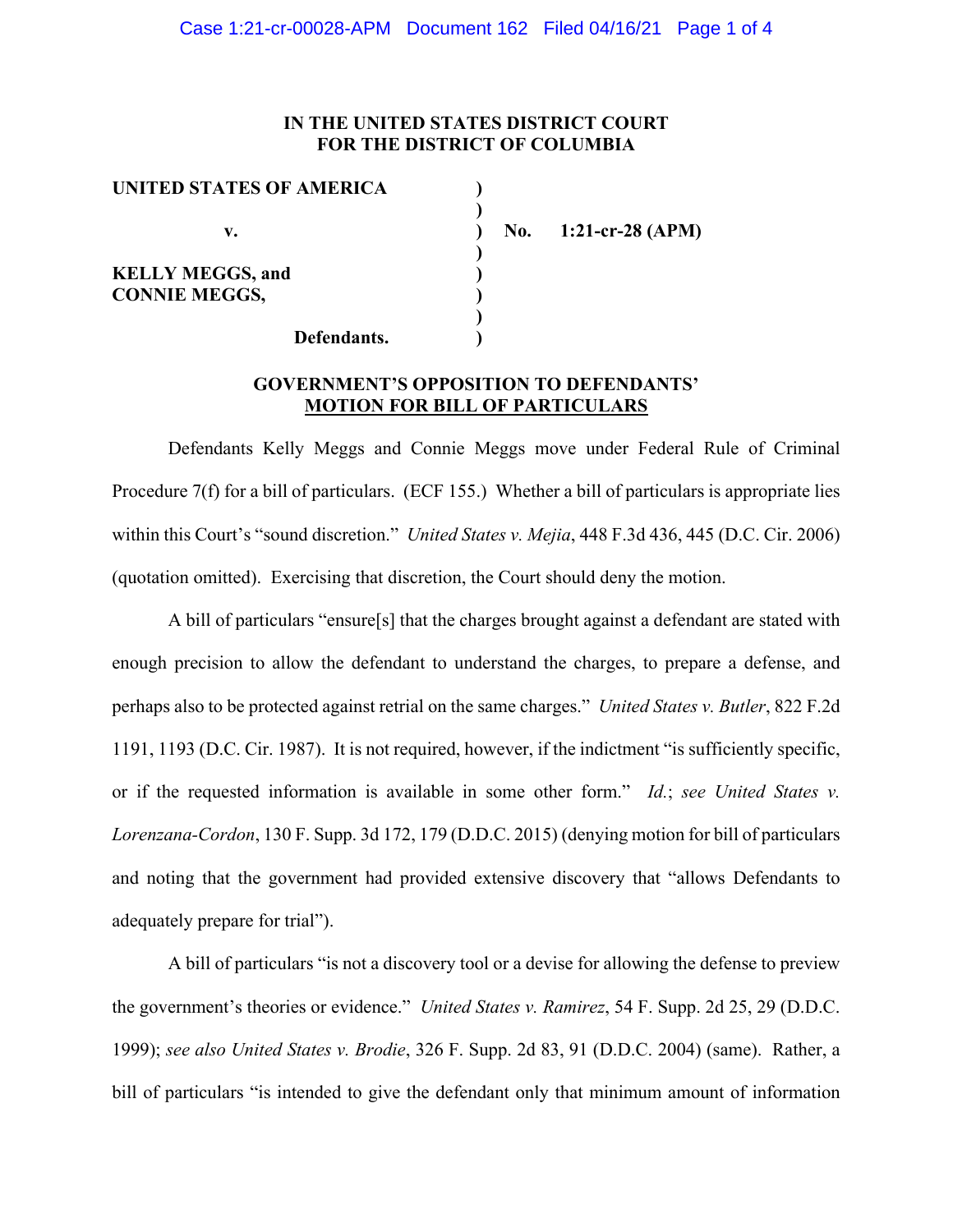#### Case 1:21-cr-00028-APM Document 162 Filed 04/16/21 Page 2 of 4

necessary to permit the defendant to conduct his *own* investigation and not to provide the defendant with the fruit of the government's investigation." *United States v. Sanford Ltd.*, 841 F. Supp. 2d 309, 316 (D.D.C. 2012) (internal quotation marks and citation omitted, emphasis in original). Therefore, a bill of particulars "properly includes clarification of the indictment, not the government's proof of its case." *United States v. Martinez*, 764 F. Supp. 2d 166, 173 (D.D.C. 2011) (internal quotation marks and citation omitted); *United States v. Savoy*, 889 F. Supp. 2d 78, 115 (D.D.C. 2012) (same).

Applying this principle, judges of this Court have consistently denied motions for a bill of particulars where, as here, the motion seeks details about the nature of the government's evidence. Thus, for example, in *United States v. Han*, 280 F. Supp. 3d 144, 149 (D.D.C. 2017), the Court denied a motion for a bill of particulars requesting information about the basis for fraud and tax charges against the defendant, including the precise representations allegedly made by the defendant and the amount of taxes allegedly owed. The Court explained that the requested information had already been provided to the defendant in discovery and elsewhere, and a "bill of particulars is meant to allow a defendant to properly prepare for trial, not provide a method to force the prosecution to connect every dot in its case." *Id.* 

Similarly, in *Brodie*, the court denied a motion for a bill of particulars requesting "the circumstances surrounding the alleged acts" of fraud committed by the defendants as well as "other evidentiary details." 326 F. Supp. 2d at 92. The court reasoned that the charges set forth in the indictment were "detailed and alleged with particularity" and "the discovery provided by the government has been voluminous," and therefore there was "no reason for any further particularization of the overt acts." *Id.* 

Finally, in *Sanford Ltd.*, the court denied a motion for a bill of particulars regarding the "substance, time, place and date" of allegations regarding falsification of records and other charges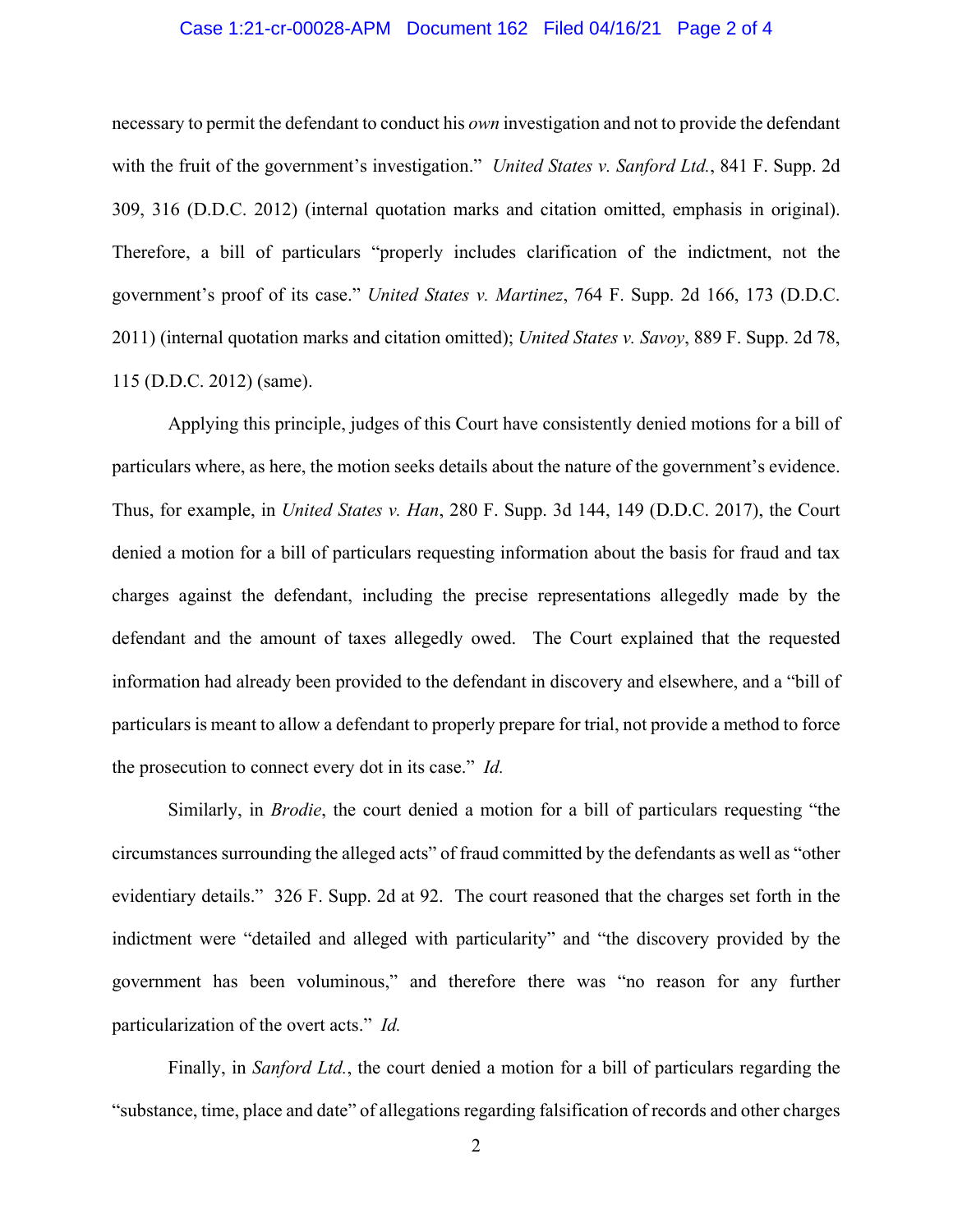#### Case 1:21-cr-00028-APM Document 162 Filed 04/16/21 Page 3 of 4

against a corporate defendant. 841 F. Supp. 2d at 315. The court explained that "the general rule in conspiracy cases is that the defendant is not entitled to obtain detailed information about the conspiracy in a bill of particulars." *Id.* at 317 (internal quotation marks and citation omitted). Accordingly, the court denied the defendant's request for information about the identities of its employees alleged to have participated in the conspiracy and other details about the overt acts charged in the indictment. *Id.* at 317-18.

The same result is appropriate here for three reasons. First, the third superseding indictment provides extensive details outlining the allegations against the defendants. *See Mejia*, 448 F.3d at 445 (no bill of particulars required where the superseding indictment identified, among other things, the object of the charged conspiracy, the conspiracy's "time period," the applicable *mens rea*, and locations where conspirators acted). For example, the superseding indictment outlines how and when the defendants communicated with other charged co-conspirators, planned their travel, and collaborated with the other co-conspirators (and other individuals) to accomplish the conspiracy's object of obstructing the certification vote. Those detailed charges amply "define[] each defendant's role . . . in a manner sufficient to avoid surprise and permit defendants to permit defendants to prepare a defense." *United States v. Pollack*, 534 F.2d 964, 970 (D.C. Cir. 1976).

 Second, much of the requested information is already available or will soon be available to the defendants. The government has produced preliminary informal discovery and has recently begun to make a formal discovery production. This process is ongoing and will include, among many other categories, complete cell phone extractions (including many Signal messages) and the relevant surveillance and open source videos. Once the defendants have received and reviewed the full discovery production, the defendants will have more than adequate basis to understand the charges against them with sufficient precision to prepare for trial.